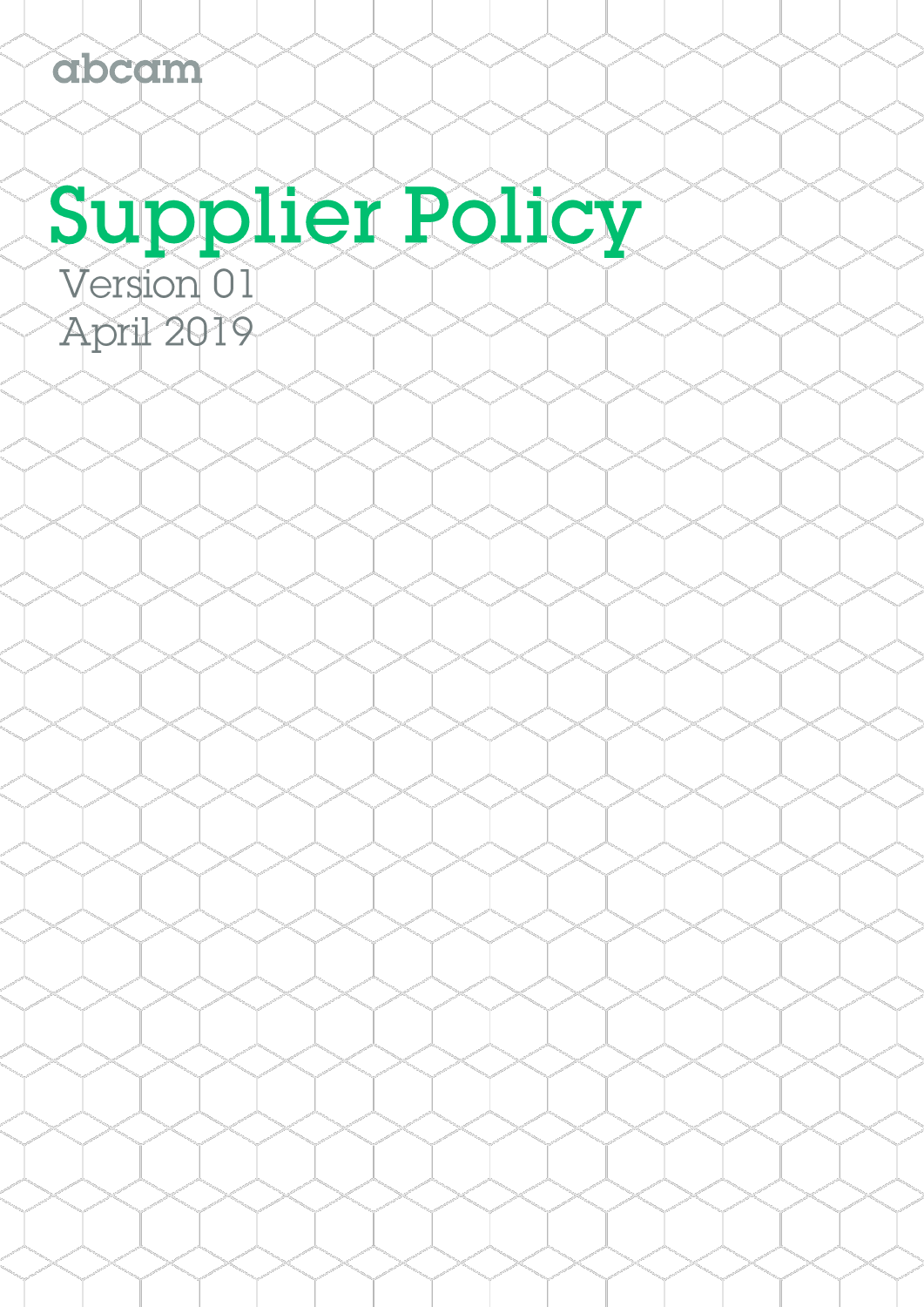#### **Abcam: Supplier Policy**

### **Contents**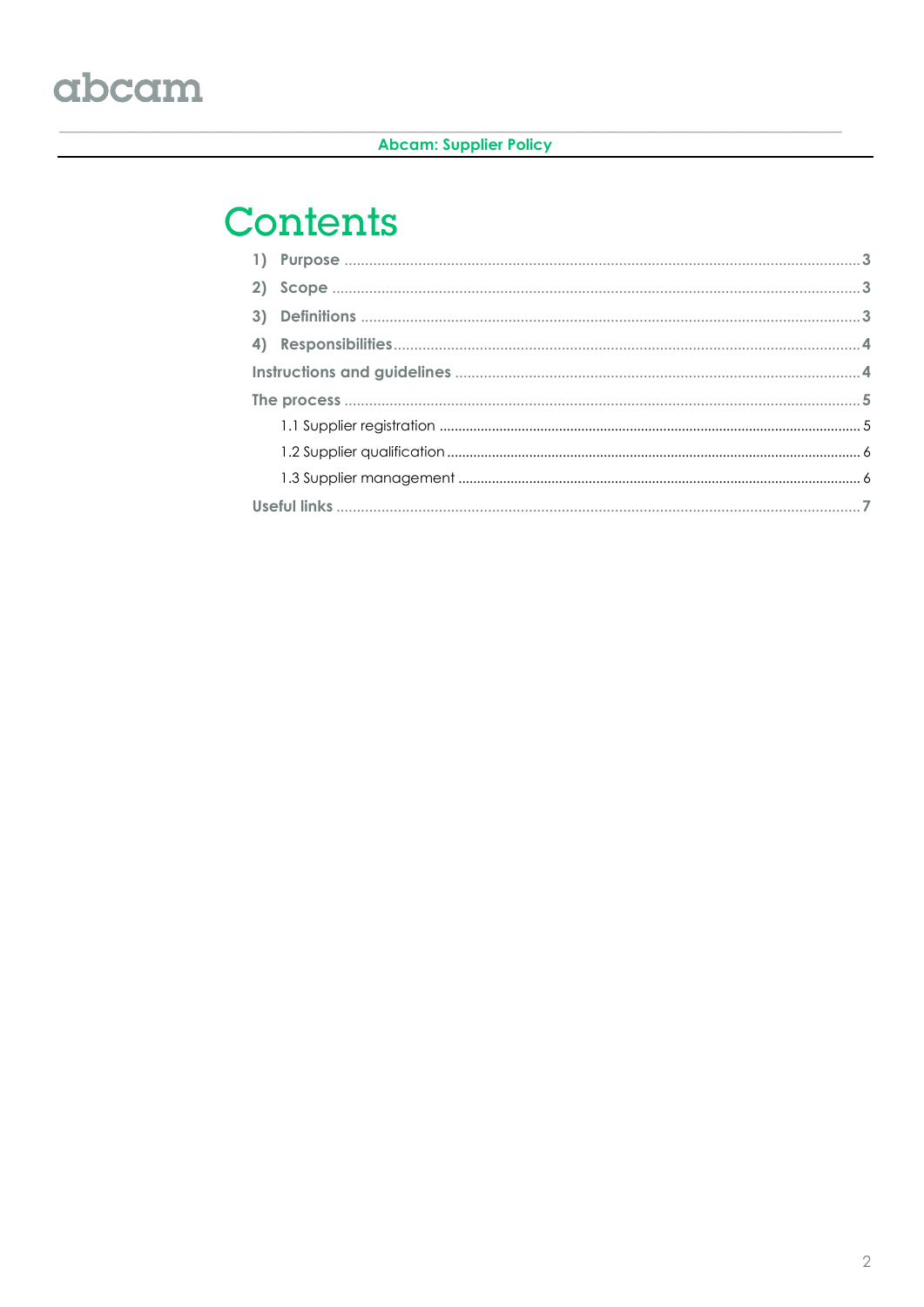#### **1. Purpose**

The purpose of this policy is to provide a standardized process for how our suppliers should be working with Abcam.

#### **2. Scope**

The scope of this policy applies to:

- All suppliers that receive purchase orders from an Abcam site.
- All suppliers that provide goods and services to an Abcam site.
- Both current and new suppliers.

NB: Both Hangzhou and Eugene sites are out of scope for Oracle Procurement at the date of writing, however this Policy will apply in principle to these sites and for individuals as described above.

#### **3. Definitions**

| <b>Term</b>                                             | <b>Description</b>                                                                                                                                                                                      |
|---------------------------------------------------------|---------------------------------------------------------------------------------------------------------------------------------------------------------------------------------------------------------|
| Supplier                                                | A provider of goods or services.                                                                                                                                                                        |
| Abcam site                                              | An Abcam manufacturing or distribution site                                                                                                                                                             |
| Supplier Portal                                         | Oracle Fusion Supplier Portal: suppliers' personal area used<br>after registration/qualification to manage RFQ/RFI/auction<br>responses, manage purchase orders, invoices, and<br>site/contact details. |
| Prospective supplier                                    | A supplier who has registered to be a supplier with Abcam<br>(via Oracle Supplier Portal) but who is not yet approved to be<br>used for procurement.                                                    |
| Spend authorized supplier                               | A supplier who has been fully set up and approved by<br>procurement to use as a supplier.                                                                                                               |
| <b>Business classifications</b>                         | Tracking of supplier certifications that are important to<br>Abcam.                                                                                                                                     |
| Indirect (non-stock<br>maintained) items or<br>services | Goods or services purchased to support the business<br>operation, which do not have system-maintained stock and<br>are not converted into finished products or resold.                                  |
| Direct (stock maintained)<br>items                      | Materials that are converted or processed to make the<br>finished product are ordered and have system-maintained<br>stock                                                                               |
| <b>RFQ</b>                                              | Request for quotation.                                                                                                                                                                                  |
| <b>RFI</b>                                              | Request for information.                                                                                                                                                                                |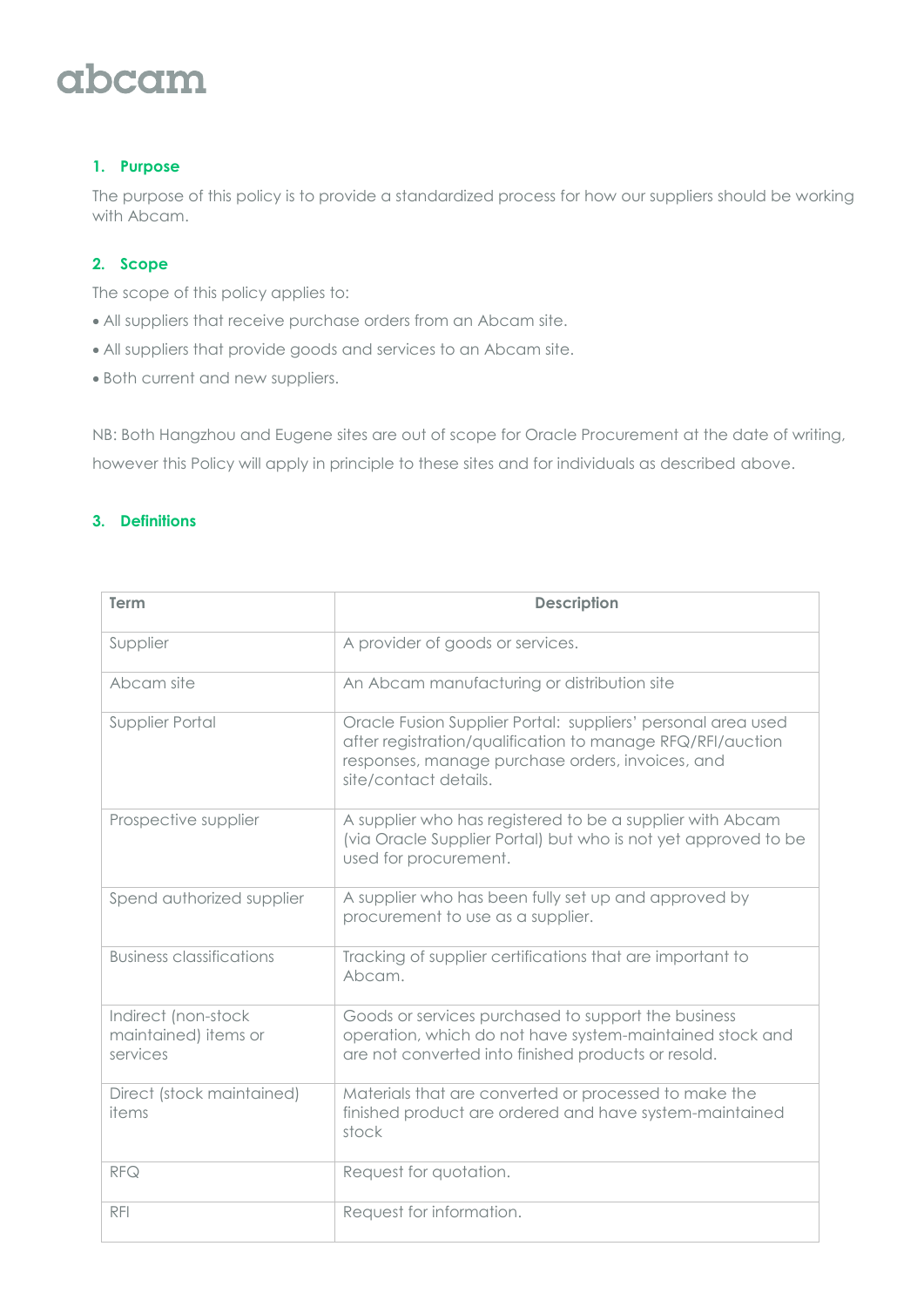| nder<br>Δ<br>⊺⊆ar<br>$\cdots$ |
|-------------------------------|
|                               |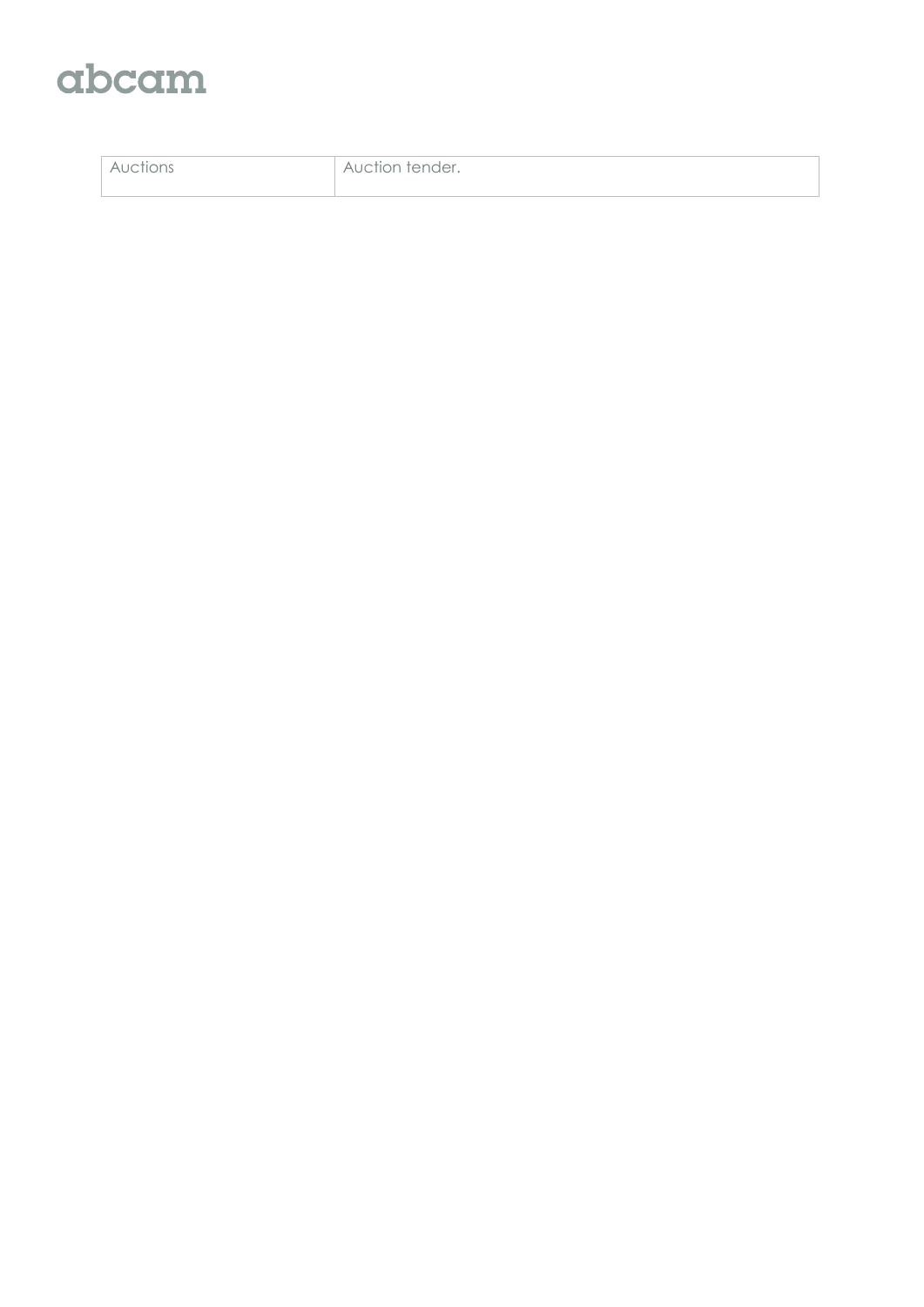# ahcam

#### **4. Responsibilities**

| Role                   | <b>Responsibilities</b>                                                                                                |
|------------------------|------------------------------------------------------------------------------------------------------------------------|
| Supplier               | To ensure that all data included on the supplier<br>portal is accurate complete and maintained.                        |
| Abcam procurement team | To ensure that supplier information on the supplier<br>portal meet Abcam requirements and are<br>reviewed periodically |
| Abcam finance team     | To ensure that supplier bank details are checked<br>while onboarding and reviewed periodically                         |

#### **Instructions and guidelines**

The supplier portal is the primary platform used by our suppliers where Abcam can update and exchange information required for day-to-day activities when doing business with one of our Abcam sites.

The process for suppliers managing and maintaining the portal are covered in 3 areas:

- Supplier registration
- Supplier qualification and onboarding
- Supplier management

#### Supplier Portal

Abcam will use Oracle Fusion Supplier Portal as a supplier management tool to allow suppliers to register themselves and participate in various procurement activities required with Abcam.

- A link to all available training materials for setting up the portal can be found on the last page of this document.
- The Supplier Portal work area enables suppliers to view procurement documents, such as purchase order, purchase agreement, and evaluation reports, etc.
- The Supplier Portal work area allows suppliers to change orders awaiting acknowledgment and record the response.
- New acknowledgment requests will show up as worklist items on the portal, and in email notifications. To record an acknowledgment, use the acknowledge action on the document.
- The supplier user account owner will be able to access orders, reports, and payment status in the Supplier Portal.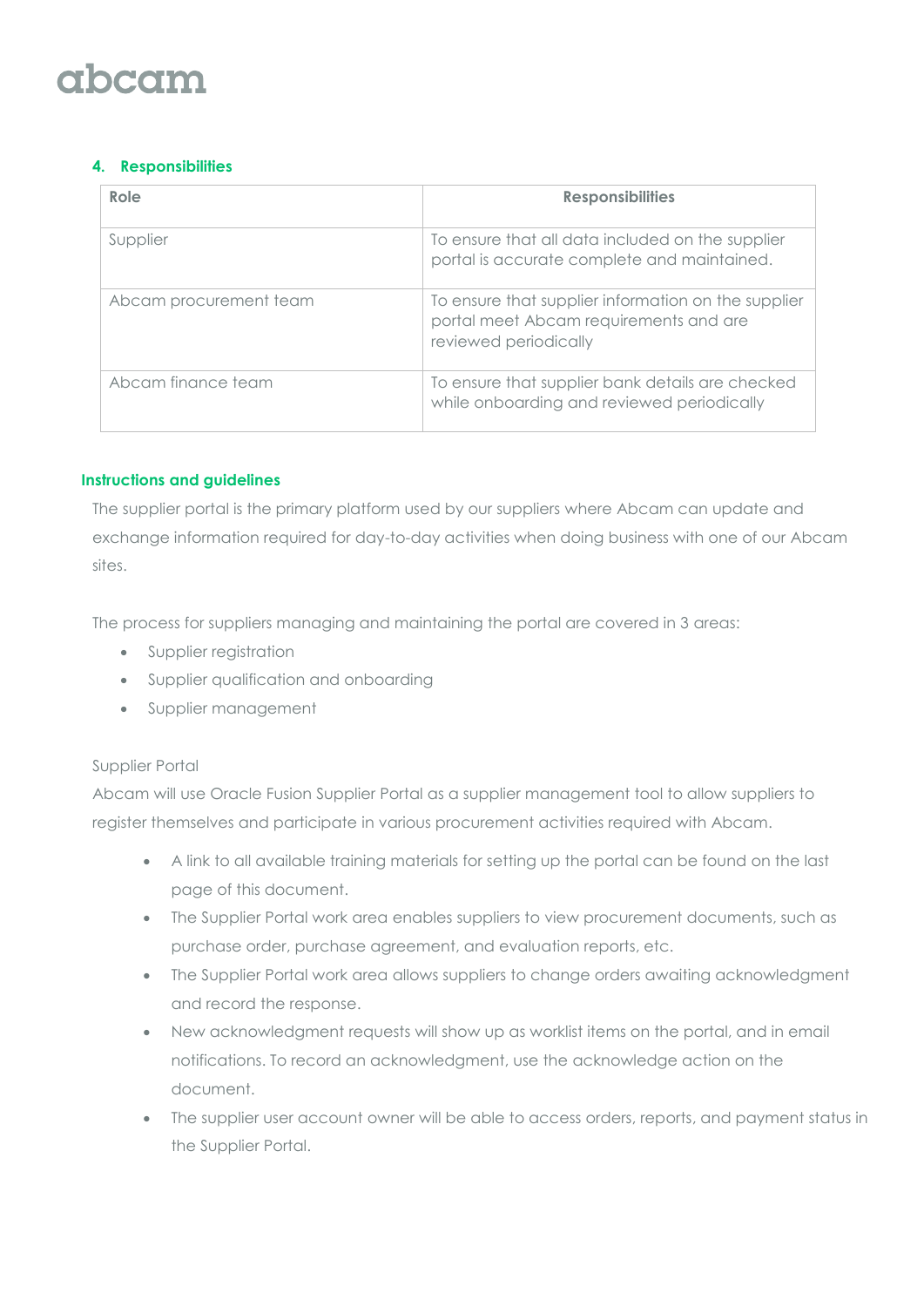# ahcam

#### **The process:**



#### **1.1 Supplier registration**

The registration process allows suppliers that would like to do business with Abcam to enrol on to the portal.

The process is as follows, and training materials on how to register can be found on the last page of this document

- Abcam procurement team will provide the supplier with a link to access the registration process.
- The supplier enters and updates the system with the information indicated in each field and submits the registration request to Abcam.
- Information that will be required includes:
	- Company name
	- Company contact information
	- Company addresses and site information including;
		- Points of contact, email addresses and names of people in the supplier's organization that we may need to contact to discuss purchase orders, current and new opportunities, invoice queries, plus the sales contact of the person(s) who deal with Abcam.
	- Tax registration number
	- Supplier bank details
	- Business Classifications: company relevant certifications
	- Products and services: categories of products and services
- We ask that all information is entered in English, with the supplier name included in a local language, this can be included in the 'Alternate Name' and 'Phonetic Address' fields.

The supplier must ensure all mandatory fields being filled in with accurate information for remittance, orders, and further deliveries.

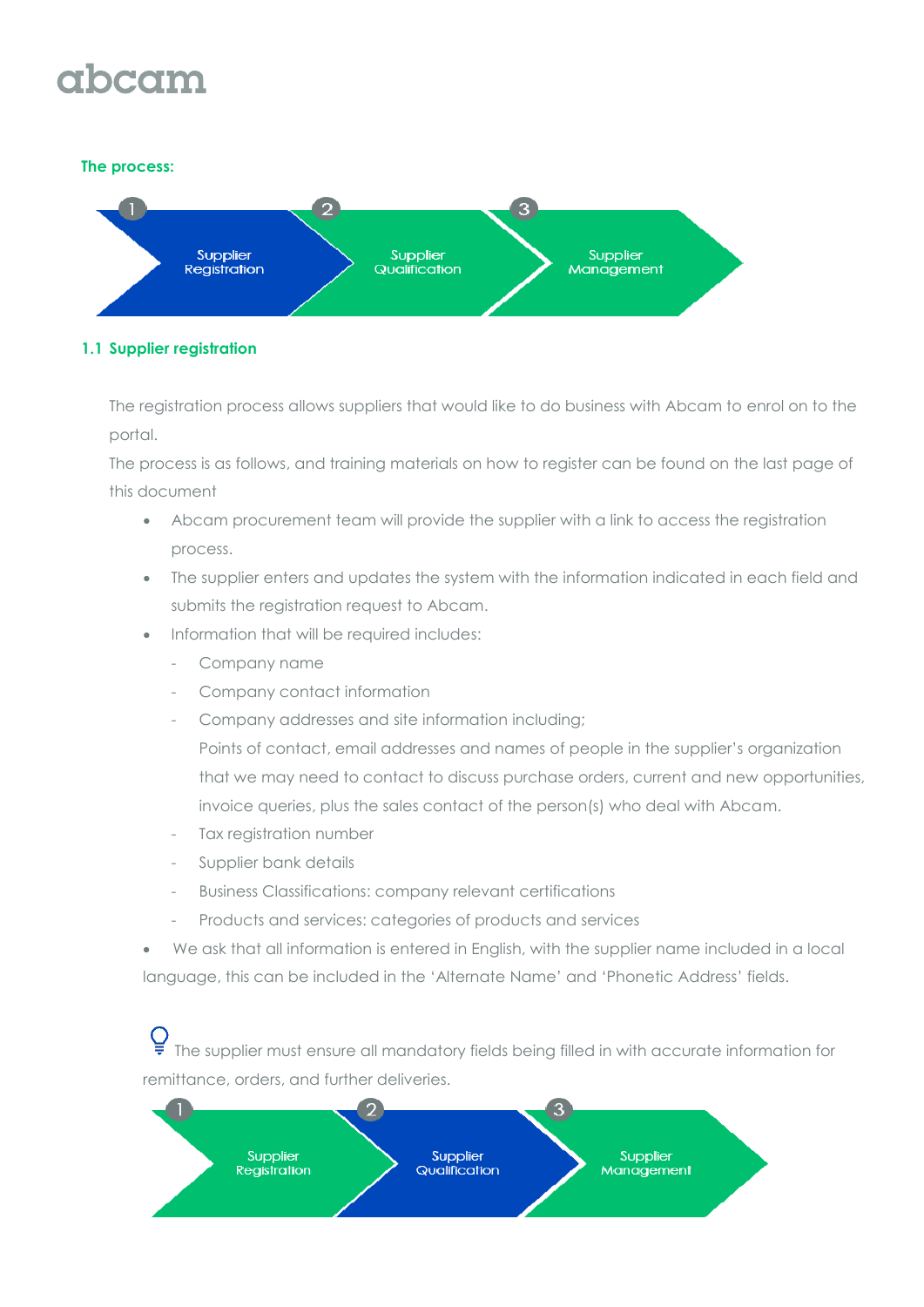#### **1.2 Supplier qualification**

- Suppliers that register onto the portal will be classified at first as a "prospective supplier". This is until we complete the qualification process, which will be led by the Abcam Procurement team and will include a questionnaire that we will ask to be completed so that we can ensure all suppliers meet our business requirements.
- We ask that all Suppliers complete all the fields on the questionnaire within the timelines indicated by the Abcam procurement team. If you are unable to complete the questionnaire or achieve the requested submission date, please make sure you contact your procurement contact or use this email address with any questions you may have: [procurementqueries@abcam.com.](mailto:procurementqueries@abcam.com)

Please note: if a supplier does not complete the questionnaire sufficiently, the Abcam procurement team may return the questionnaire to you for clarification and resubmission.



#### **1.3 Supplier management**

- Abcam takes our compliance code of conduct seriously. Therefore, all suppliers will be required to comply with Abcam's code of conduct. The link to the Abcam supplier code of conduct can be found on the last page of this document.
- Abcam will review a supplier's qualification status via periodic evaluations. Abcam may ask for a new supplier questionnaire to be completed or a previous questionnaire to be updated to reflect any supplier changes. These requests will be made via the Supplier Portal.
- Abcam Procurement will use the new system to create RFQ's, RFI's and auctions for current or new opportunities for goods or services over time.
- To improve how we work with our supplier Abcam purchase orders for indirect purchasing will be issued via the portal. To help match the order, we ask that all suppliers use the portal to match the corresponding invoice.
- The purchase order needs to be acknowledged with promised delivery date(s) if the supplier is requested to do so once the order is received.
- All Abcam purchase orders will reference our standard terms and conditions. On the last page of this document, you will find the link to our terms and conditions.